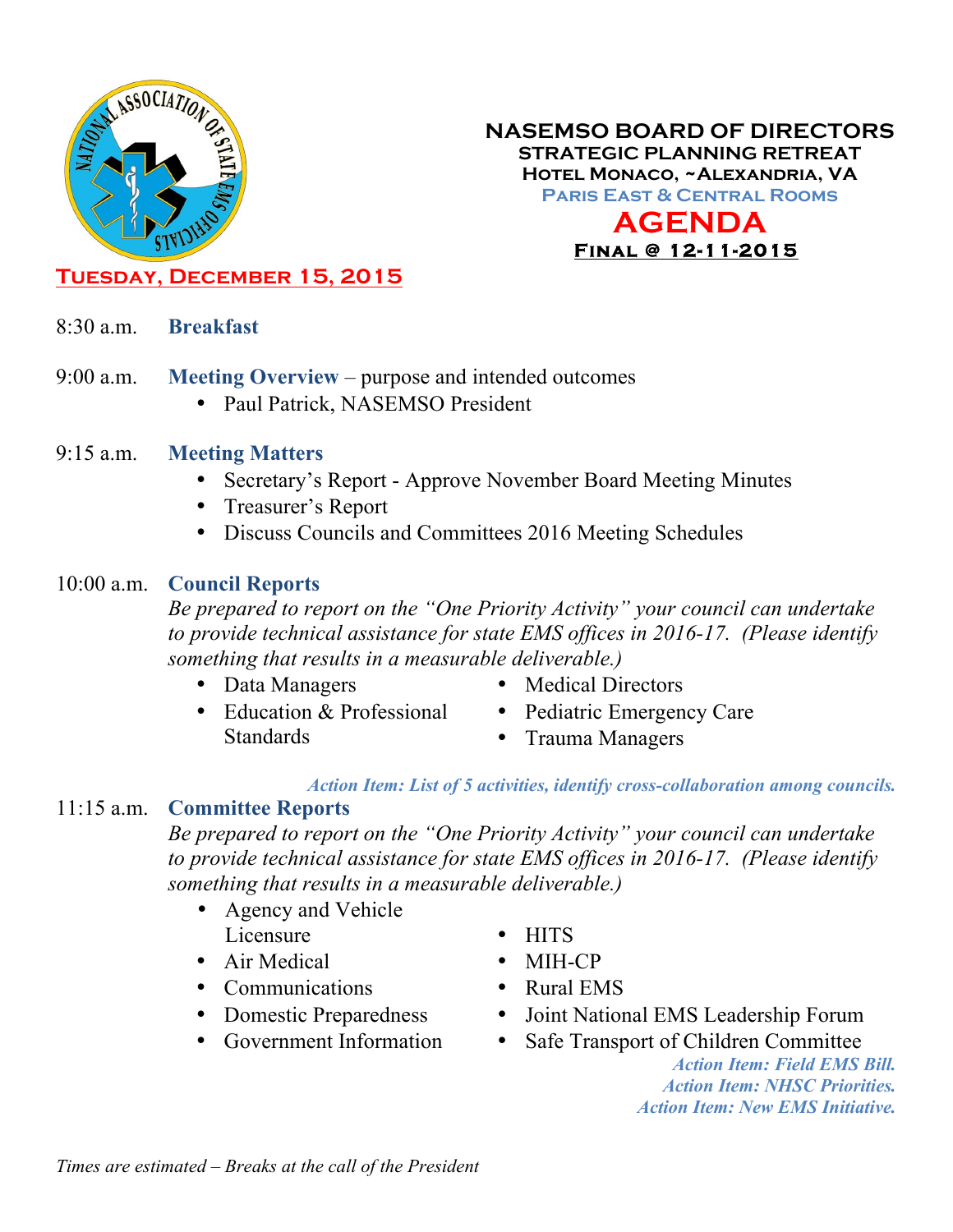- 12:30 p.m. **Working Lunch** "New World" NASEMSO-NHTSA CAP-1 Funding Arrangement
- 2:15 p.m. **EMS Compass Update**

#### 2:30 p.m. **Future NASEMSO Meetings**

*Regional representatives should present a proposal on NASEMSO's site selection process and schedule for future meetings beginning Spring 2018.*

- 3:00 p.m. **"New World" NASEMSO Corporate Engagement** Discuss a new approach to partnering with suppliers – engaging them in NASEMSO beyond the passive exhibit displays.
- 3:30 p.m. **Briefing from OnStar**
- 4:30 p.m. **Daily Recap** Review accomplishments; finalize and rank project priorities; finalize and rank surveys or data collection, draft deadlines, and make assignments.
- 5:30 p.m. **Dinner – sponsored by OnStar** Gather in hotel lobby to walk to Columbia Firehouse (Shaker Room), 109 S. St Asaph Street, Alexandria

## **Wednesday, December 16, 2015**

- 8:00 a.m. **Breakfast**
- 8:30 a.m. **ASMI Annual Evaluation**
- 9:15 a.m. **REPLICA Support by NREMT** Tré Rodriguez
- 10:30 a.m. Identify any additional follow-up action items or assignments
- 11:45 a.m. **Adjourn and Safe Travels**

#### **OPTIONAL SESSIONS**

*Board members should attend the following session(s) if interested and available:*